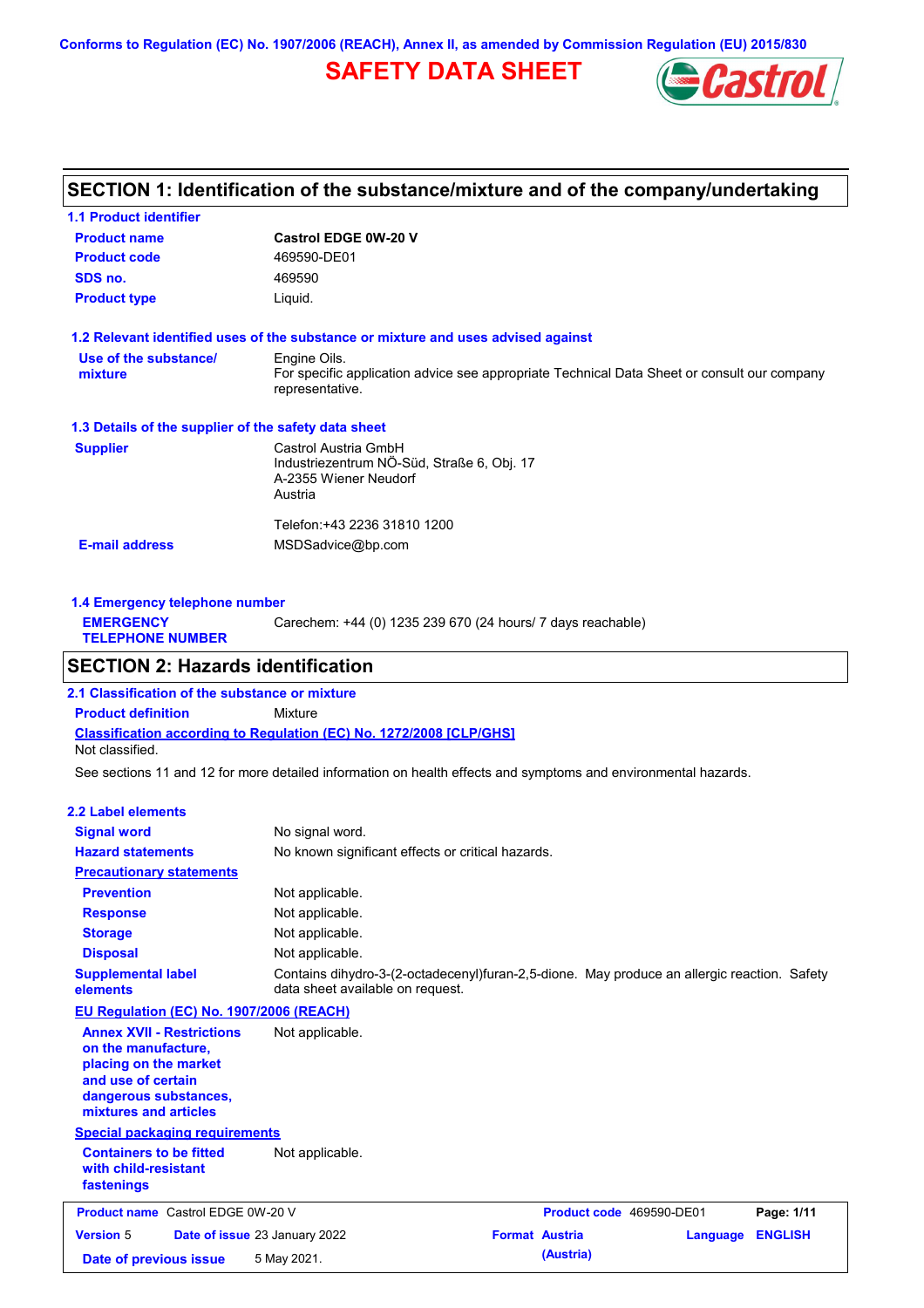# **SECTION 2: Hazards identification**

| <b>Tactile warning of danger</b>                                                                                         | Not applicable.                                                                                                                                                                                                          |
|--------------------------------------------------------------------------------------------------------------------------|--------------------------------------------------------------------------------------------------------------------------------------------------------------------------------------------------------------------------|
| 2.3 Other hazards                                                                                                        |                                                                                                                                                                                                                          |
| <b>Results of PBT and vPvB</b><br>assessment                                                                             | Product does not meet the criteria for PBT or vPvB according to Regulation (EC) No. 1907/2006,<br>Annex XIII.                                                                                                            |
| <b>Product meets the criteria</b><br>for PBT or vPvB according<br>to Regulation (EC) No.<br><b>1907/2006, Annex XIII</b> | This mixture does not contain any substances that are assessed to be a PBT or a vPvB.                                                                                                                                    |
| Other hazards which do<br>not result in classification                                                                   | Defatting to the skin.<br>USED ENGINE OILS<br>Used engine oil may contain hazardous components which have the potential to cause skin<br>cancer.<br>See Toxicological Information, section 11 of this Safety Data Sheet. |

## **SECTION 3: Composition/information on ingredients**

**Mixture** 

#### **3.2 Mixtures**

**Product definition**

Highly refined base oil (IP 346 DMSO extract < 3%). Proprietary performance additives.

| <b>Product/ingredient</b><br>name                         | <b>Identifiers</b>                                                                   | $\%$      | <b>Regulation (EC) No.</b><br>1272/2008 [CLP] | <b>Type</b> |
|-----------------------------------------------------------|--------------------------------------------------------------------------------------|-----------|-----------------------------------------------|-------------|
| Distillates (petroleum), hydrotreated<br>heavy paraffinic | REACH #: 01-2119484627-25<br>EC: 265-157-1<br>CAS: 64742-54-7<br>Index: 649-467-00-8 | ≥50 - ≤75 | Asp. Tox. 1, H304                             | $[1]$       |
| bis(nonylphenyl)amine                                     | REACH #: 01-2119488911-28<br>$EC: 253-249-4$<br>CAS: 36878-20-3                      | - ≤3      | Aquatic Chronic 4, H413                       | $[1]$       |
| dihydro-3-(2-octadecenyl)furan-<br>2.5-dione              | REACH #: 01-2120120387-61<br>$EC: 266-561-0$<br>CAS: 67066-88-0                      | ≤0.3      | Skin Irrit. 2, H315<br>Skin Sens, 1B, H317    | $[1]$       |

**See Section 16 for the full text of the H statements declared above.**

#### Type

[1] Substance classified with a health or environmental hazard

[2] Substance with a workplace exposure limit

[3] Substance meets the criteria for PBT according to Regulation (EC) No. 1907/2006, Annex XIII

[4] Substance meets the criteria for vPvB according to Regulation (EC) No. 1907/2006, Annex XIII

[5] Substance of equivalent concern

[6] Additional disclosure due to company policy

Occupational exposure limits, if available, are listed in Section 8.

#### **SECTION 4: First aid measures**

#### **4.1 Description of first aid measures**

| Eye contact                       | In case of contact, immediately flush eyes with plenty of water for at least 15 minutes. Eyelids<br>should be held away from the eyeball to ensure thorough rinsing. Check for and remove any<br>contact lenses. Get medical attention.             |
|-----------------------------------|-----------------------------------------------------------------------------------------------------------------------------------------------------------------------------------------------------------------------------------------------------|
| <b>Skin contact</b>               | Wash skin thoroughly with soap and water or use recognised skin cleanser. Remove<br>contaminated clothing and shoes. Wash clothing before reuse. Clean shoes thoroughly before<br>reuse. Get medical attention if irritation develops.              |
| <b>Inhalation</b>                 | If inhaled, remove to fresh air. In case of inhalation of decomposition products in a fire,<br>symptoms may be delayed. The exposed person may need to be kept under medical<br>surveillance for 48 hours. Get medical attention if symptoms occur. |
| Ingestion                         | Do not induce vomiting unless directed to do so by medical personnel. Get medical attention if<br>symptoms occur.                                                                                                                                   |
| <b>Protection of first-aiders</b> | No action shall be taken involving any personal risk or without suitable training.                                                                                                                                                                  |

#### **4.2 Most important symptoms and effects, both acute and delayed**

See Section 11 for more detailed information on health effects and symptoms.

#### **Potential acute health effects**

**Inhalation** Exposure to decomposition products may cause a health hazard. Serious effects may be delayed following exposure.

| <b>Product name</b> Castrol EDGE 0W-20 V |                                      |             | <b>Product code</b> 469590-DE01 |                       | Page: 2/11       |  |
|------------------------------------------|--------------------------------------|-------------|---------------------------------|-----------------------|------------------|--|
| <b>Version 5</b>                         | <b>Date of issue 23 January 2022</b> |             |                                 | <b>Format Austria</b> | Language ENGLISH |  |
| Date of previous issue                   |                                      | 5 May 2021. |                                 | (Austria)             |                  |  |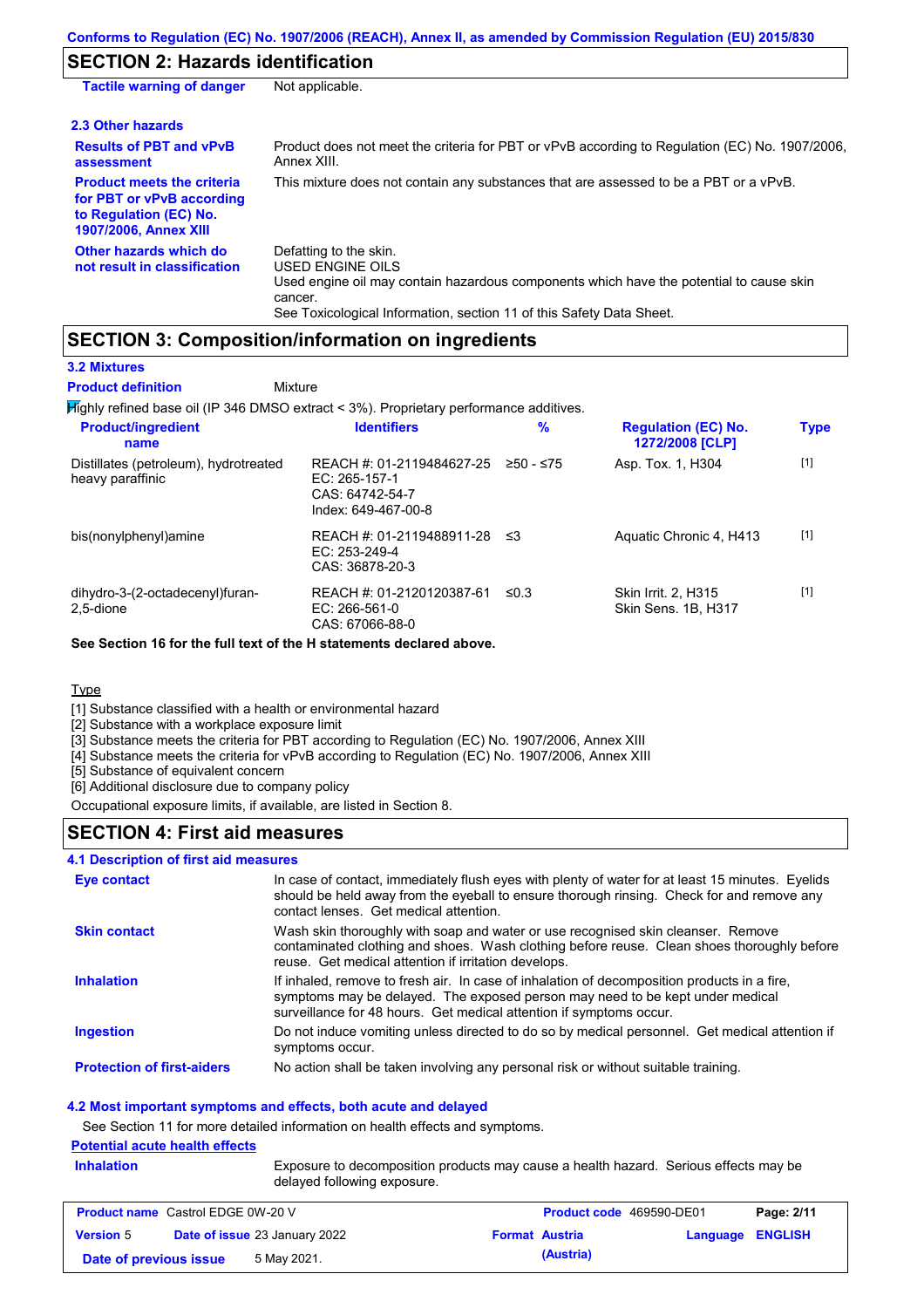# **SECTION 4: First aid measures**

| Ingestion           | No known significant effects or critical hazards.                                                                 |
|---------------------|-------------------------------------------------------------------------------------------------------------------|
| <b>Skin contact</b> | Defatting to the skin. May cause skin dryness and irritation.                                                     |
| Eye contact         | No known significant effects or critical hazards.                                                                 |
|                     | Delayed and immediate effects as well as chronic effects from short and long-term exposure                        |
| <b>Inhalation</b>   | Overexposure to the inhalation of airborne droplets or aerosols may cause irritation of the<br>respiratory tract. |
| <b>Ingestion</b>    | Ingestion of large quantities may cause nausea and diarrhoea.                                                     |
| <b>Skin contact</b> | Prolonged or repeated contact can defat the skin and lead to irritation and/or dermatitis.                        |
| Eye contact         | Potential risk of transient stinging or redness if accidental eye contact occurs.                                 |
|                     |                                                                                                                   |

#### **4.3 Indication of any immediate medical attention and special treatment needed**

| <b>Notes to physician</b> | Treatment should in general be symptomatic and directed to relieving any effects.   |
|---------------------------|-------------------------------------------------------------------------------------|
|                           | In case of inhalation of decomposition products in a fire, symptoms may be delayed. |
|                           | The exposed person may need to be kept under medical surveillance for 48 hours.     |

# **SECTION 5: Firefighting measures**

| 5.1 Extinguishing media                                   |                                                                                                                                                                                                |
|-----------------------------------------------------------|------------------------------------------------------------------------------------------------------------------------------------------------------------------------------------------------|
| <b>Suitable extinguishing</b><br>media                    | In case of fire, use foam, dry chemical or carbon dioxide extinguisher or spray.                                                                                                               |
| <b>Unsuitable extinguishing</b><br>media                  | Do not use water jet. The use of a water jet may cause the fire to spread by splashing the<br>burning product.                                                                                 |
| 5.2 Special hazards arising from the substance or mixture |                                                                                                                                                                                                |
| <b>Hazards from the</b><br>substance or mixture           | In a fire or if heated, a pressure increase will occur and the container may burst.                                                                                                            |
| <b>Hazardous combustion</b>                               | Combustion products may include the following:                                                                                                                                                 |
| products                                                  | carbon oxides (CO, CO <sub>2</sub> ) (carbon monoxide, carbon dioxide)<br>nitrogen oxides ( $NO$ , $NO2$ etc.)                                                                                 |
| 5.3 Advice for firefighters                               |                                                                                                                                                                                                |
| <b>Special precautions for</b><br>fire-fighters           | No action shall be taken involving any personal risk or without suitable training. Promptly<br>isolate the scene by removing all persons from the vicinity of the incident if there is a fire. |
| <b>Special protective</b>                                 | Fire-fighters should wear appropriate protective equipment and self-contained breathing                                                                                                        |

apparatus (SCBA) with a full face-piece operated in positive pressure mode. Clothing for firefighters (including helmets, protective boots and gloves) conforming to European standard EN

# **SECTION 6: Accidental release measures**

**equipment for fire-fighters**

|                                                          | 6.1 Personal precautions, protective equipment and emergency procedures                                                                                                                                                                                                                                                                                                                        |
|----------------------------------------------------------|------------------------------------------------------------------------------------------------------------------------------------------------------------------------------------------------------------------------------------------------------------------------------------------------------------------------------------------------------------------------------------------------|
| For non-emergency<br>personnel                           | No action shall be taken involving any personal risk or without suitable training. Evacuate<br>surrounding areas. Keep unnecessary and unprotected personnel from entering. Do not touch<br>or walk through spilt material. Floors may be slippery; use care to avoid falling. Put on<br>appropriate personal protective equipment.                                                            |
| For emergency responders                                 | If specialised clothing is required to deal with the spillage, take note of any information in<br>Section 8 on suitable and unsuitable materials. See also the information in "For non-<br>emergency personnel".                                                                                                                                                                               |
| <b>6.2 Environmental</b><br><b>precautions</b>           | Avoid dispersal of spilt material and runoff and contact with soil, waterways, drains and sewers.<br>Inform the relevant authorities if the product has caused environmental pollution (sewers,<br>waterways, soil or air).                                                                                                                                                                    |
| 6.3 Methods and material for containment and cleaning up |                                                                                                                                                                                                                                                                                                                                                                                                |
| <b>Small spill</b>                                       | Stop leak if without risk. Move containers from spill area. Absorb with an inert material and<br>place in an appropriate waste disposal container. Dispose of via a licensed waste disposal<br>contractor.                                                                                                                                                                                     |
| Large spill                                              | Stop leak if without risk. Move containers from spill area. Prevent entry into sewers, water<br>courses, basements or confined areas. Contain and collect spillage with non-combustible,<br>absorbent material e.g. sand, earth, vermiculite or diatomaceous earth and place in container<br>for disposal according to local regulations. Dispose of via a licensed waste disposal contractor. |
|                                                          |                                                                                                                                                                                                                                                                                                                                                                                                |

469 will provide a basic level of protection for chemical incidents.

| <b>Product name</b> Castrol EDGE 0W-20 V                 |  |             | <b>Product code</b> 469590-DE01 |                         | Page: 3/11 |  |
|----------------------------------------------------------|--|-------------|---------------------------------|-------------------------|------------|--|
| <b>Date of issue 23 January 2022</b><br><b>Version 5</b> |  |             | <b>Format Austria</b>           | <b>Language ENGLISH</b> |            |  |
| Date of previous issue                                   |  | 5 May 2021. |                                 | (Austria)               |            |  |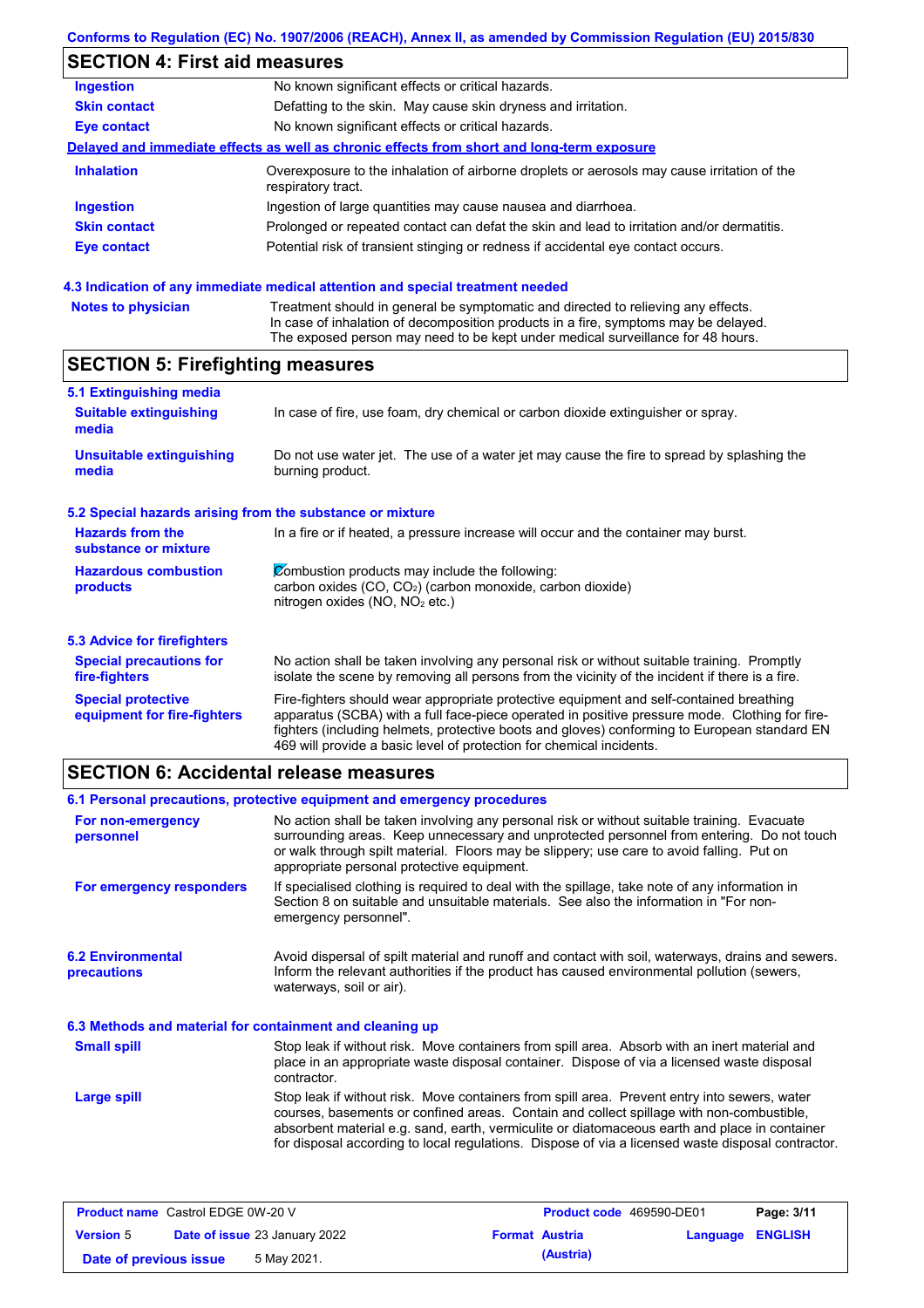#### **SECTION 6: Accidental release measures**

| 6.4 Reference to other | See Section 1 for emergency contact information.                            |
|------------------------|-----------------------------------------------------------------------------|
| sections               | See Section 5 for firefighting measures.                                    |
|                        | See Section 8 for information on appropriate personal protective equipment. |
|                        | See Section 12 for environmental precautions.                               |
|                        | See Section 13 for additional waste treatment information.                  |

## **SECTION 7: Handling and storage**

| 7.1 Precautions for safe handling                                                    |                                                                                                                                                                                                                                                                                                                                                                                                                                                                                          |
|--------------------------------------------------------------------------------------|------------------------------------------------------------------------------------------------------------------------------------------------------------------------------------------------------------------------------------------------------------------------------------------------------------------------------------------------------------------------------------------------------------------------------------------------------------------------------------------|
| <b>Protective measures</b>                                                           | Put on appropriate personal protective equipment.                                                                                                                                                                                                                                                                                                                                                                                                                                        |
| <b>Advice on general</b><br>occupational hygiene                                     | Eating, drinking and smoking should be prohibited in areas where this material is handled,<br>stored and processed. Wash thoroughly after handling. Remove contaminated clothing and<br>protective equipment before entering eating areas. See also Section 8 for additional<br>information on hygiene measures.                                                                                                                                                                         |
| <b>7.2 Conditions for safe</b><br>storage, including any<br><i>incompatibilities</i> | Store in accordance with local regulations. Store in a dry, cool and well-ventilated area, away<br>from incompatible materials (see Section 10). Keep away from heat and direct sunlight. Keep<br>container tightly closed and sealed until ready for use. Containers that have been opened must<br>be carefully resealed and kept upright to prevent leakage. Store and use only in equipment/<br>containers designed for use with this product. Do not store in unlabelled containers. |
| <b>Not suitable</b>                                                                  | Prolonged exposure to elevated temperature                                                                                                                                                                                                                                                                                                                                                                                                                                               |
| 7.3 Specific end use(s)                                                              |                                                                                                                                                                                                                                                                                                                                                                                                                                                                                          |
| <b>Recommendations</b>                                                               | See section 1.2 and Exposure scenarios in annex, if applicable.                                                                                                                                                                                                                                                                                                                                                                                                                          |
|                                                                                      | SECTION 8: Exposure controls/personal protection                                                                                                                                                                                                                                                                                                                                                                                                                                         |

#### **SECTION 8: Exposure controls/personal protection**

#### **8.1 Control parameters**

#### **Occupational exposure limits** No exposure limit value known.

Whilst specific OELs for certain components may be shown in this section, other components may be present in any mist, vapour or dust produced. Therefore, the specific OELs may not be applicable to the product as a whole and are provided for guidance only.

**Recommended monitoring procedures**

If this product contains ingredients with exposure limits, personal, workplace atmosphere or biological monitoring may be required to determine the effectiveness of the ventilation or other control measures and/or the necessity to use respiratory protective equipment. Reference should be made to monitoring standards, such as the following: European Standard EN 689 (Workplace atmospheres - Guidance for the assessment of exposure by inhalation to chemical agents for comparison with limit values and measurement strategy) European Standard EN 14042 (Workplace atmospheres - Guide for the application and use of procedures for the assessment of exposure to chemical and biological agents) European Standard EN 482 (Workplace atmospheres - General requirements for the performance of procedures for the measurement of chemical agents) Reference to national guidance documents for methods for the determination of hazardous substances will also be required.

#### **Derived No Effect Level**

No DNELs/DMELs available.

#### **Predicted No Effect Concentration**

No PNECs available

| <b>Appropriate engineering</b><br><b>controls</b> | Provide exhaust ventilation or other engineering controls to keep the relevant airborne<br>concentrations below their respective occupational exposure limits.<br>All activities involving chemicals should be assessed for their risks to health, to ensure<br>exposures are adequately controlled. Personal protective equipment should only be considered<br>after other forms of control measures (e.g. engineering controls) have been suitably evaluated.<br>Personal protective equipment should conform to appropriate standards, be suitable for use, be<br>kept in good condition and properly maintained.<br>Your supplier of personal protective equipment should be consulted for advice on selection and<br>appropriate standards. For further information contact your national organisation for standards.<br>The final choice of protective equipment will depend upon a risk assessment. It is important to<br>ensure that all items of personal protective equipment are compatible. |                                 |          |                |
|---------------------------------------------------|---------------------------------------------------------------------------------------------------------------------------------------------------------------------------------------------------------------------------------------------------------------------------------------------------------------------------------------------------------------------------------------------------------------------------------------------------------------------------------------------------------------------------------------------------------------------------------------------------------------------------------------------------------------------------------------------------------------------------------------------------------------------------------------------------------------------------------------------------------------------------------------------------------------------------------------------------------------------------------------------------------|---------------------------------|----------|----------------|
| <b>Individual protection measures</b>             |                                                                                                                                                                                                                                                                                                                                                                                                                                                                                                                                                                                                                                                                                                                                                                                                                                                                                                                                                                                                         |                                 |          |                |
| <b>Hygiene measures</b>                           | Wash hands, forearms and face thoroughly after handling chemical products, before eating,<br>smoking and using the lavatory and at the end of the working period. Ensure that eyewash<br>stations and safety showers are close to the workstation location.                                                                                                                                                                                                                                                                                                                                                                                                                                                                                                                                                                                                                                                                                                                                             |                                 |          |                |
| <b>Respiratory protection</b>                     |                                                                                                                                                                                                                                                                                                                                                                                                                                                                                                                                                                                                                                                                                                                                                                                                                                                                                                                                                                                                         |                                 |          |                |
| <b>Product name</b> Castrol EDGE 0W-20 V          |                                                                                                                                                                                                                                                                                                                                                                                                                                                                                                                                                                                                                                                                                                                                                                                                                                                                                                                                                                                                         | <b>Product code</b> 469590-DE01 |          | Page: 4/11     |
| <b>Version 5</b>                                  | Date of issue 23 January 2022                                                                                                                                                                                                                                                                                                                                                                                                                                                                                                                                                                                                                                                                                                                                                                                                                                                                                                                                                                           | <b>Format Austria</b>           | Language | <b>ENGLISH</b> |

**Date of previous issue 6 May 2021. (Austria) (Austria)**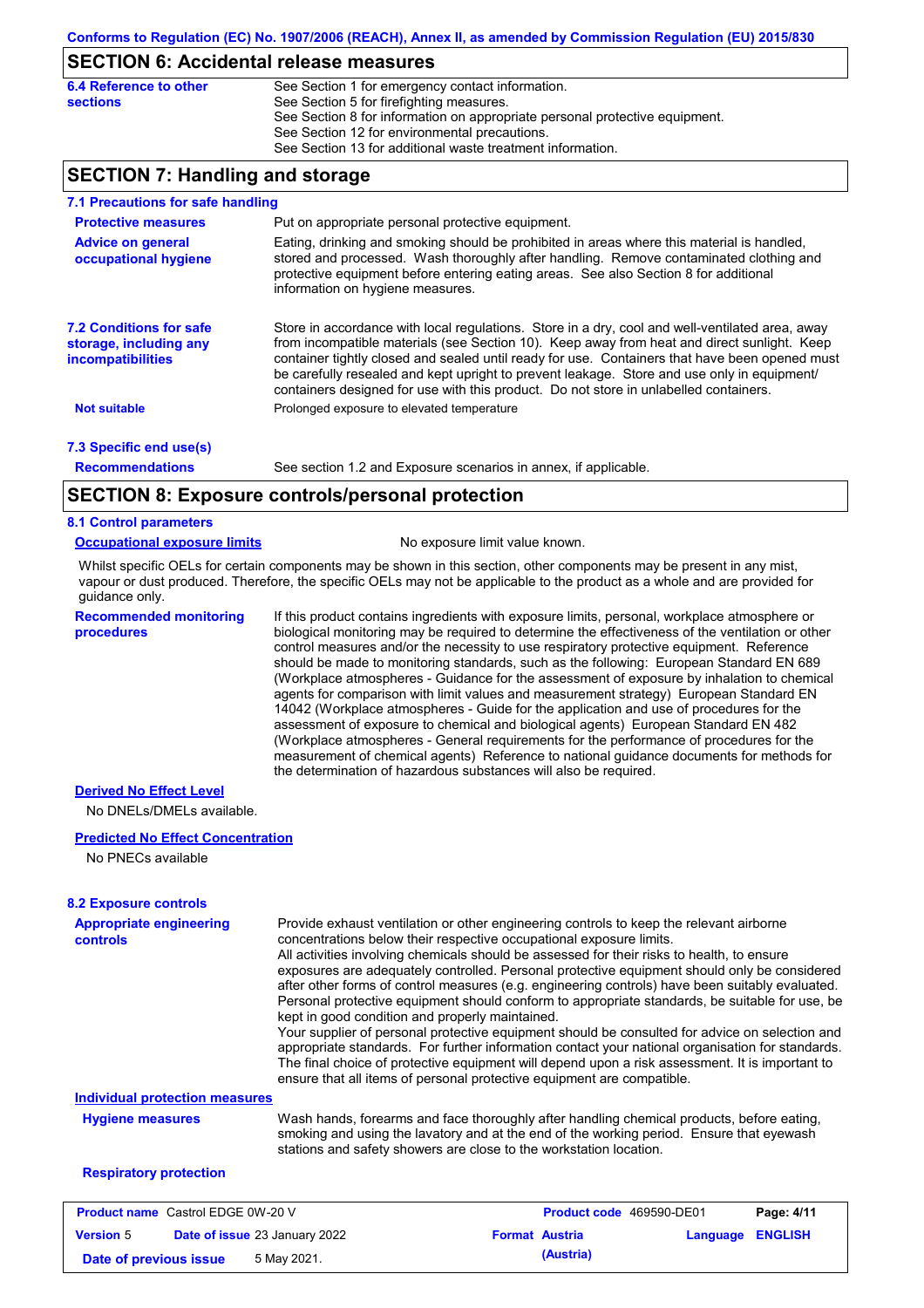# **SECTION 8: Exposure controls/personal protection**

|                            | In case of insufficient ventilation, wear suitable respiratory equipment.<br>The correct choice of respiratory protection depends upon the chemicals being handled, the<br>conditions of work and use, and the condition of the respiratory equipment. Safety procedures<br>should be developed for each intended application. Respiratory protection equipment should<br>therefore be chosen in consultation with the supplier/manufacturer and with a full assessment<br>of the working conditions.                                                                                                                                             |
|----------------------------|---------------------------------------------------------------------------------------------------------------------------------------------------------------------------------------------------------------------------------------------------------------------------------------------------------------------------------------------------------------------------------------------------------------------------------------------------------------------------------------------------------------------------------------------------------------------------------------------------------------------------------------------------|
| <b>Eye/face protection</b> | Safety glasses with side shields.                                                                                                                                                                                                                                                                                                                                                                                                                                                                                                                                                                                                                 |
| <b>Skin protection</b>     |                                                                                                                                                                                                                                                                                                                                                                                                                                                                                                                                                                                                                                                   |
| <b>Hand protection</b>     | <b>General Information:</b>                                                                                                                                                                                                                                                                                                                                                                                                                                                                                                                                                                                                                       |
|                            | Because specific work environments and material handling practices vary, safety procedures<br>should be developed for each intended application. The correct choice of protective gloves<br>depends upon the chemicals being handled, and the conditions of work and use. Most gloves<br>provide protection for only a limited time before they must be discarded and replaced (even the<br>best chemically resistant gloves will break down after repeated chemical exposures).                                                                                                                                                                  |
|                            | Gloves should be chosen in consultation with the supplier / manufacturer and taking account of<br>a full assessment of the working conditions.                                                                                                                                                                                                                                                                                                                                                                                                                                                                                                    |
|                            | Recommended: Nitrile gloves.<br><b>Breakthrough time:</b>                                                                                                                                                                                                                                                                                                                                                                                                                                                                                                                                                                                         |
|                            | Breakthrough time data are generated by glove manufacturers under laboratory test conditions<br>and represent how long a glove can be expected to provide effective permeation resistance. It<br>is important when following breakthrough time recommendations that actual workplace<br>conditions are taken into account. Always consult with your glove supplier for up-to-date<br>technical information on breakthrough times for the recommended glove type.<br>Our recommendations on the selection of gloves are as follows:                                                                                                                |
|                            | Continuous contact:                                                                                                                                                                                                                                                                                                                                                                                                                                                                                                                                                                                                                               |
|                            | Gloves with a minimum breakthrough time of 240 minutes, or >480 minutes if suitable gloves<br>can be obtained.<br>If suitable gloves are not available to offer that level of protection, gloves with shorter<br>breakthrough times may be acceptable as long as appropriate glove maintenance and<br>replacement regimes are determined and adhered to.                                                                                                                                                                                                                                                                                          |
|                            | Short-term / splash protection:                                                                                                                                                                                                                                                                                                                                                                                                                                                                                                                                                                                                                   |
|                            | Recommended breakthrough times as above.<br>It is recognised that for short-term, transient exposures, gloves with shorter breakthrough times<br>may commonly be used. Therefore, appropriate maintenance and replacement regimes must<br>be determined and rigorously followed.                                                                                                                                                                                                                                                                                                                                                                  |
|                            | <b>Glove Thickness:</b>                                                                                                                                                                                                                                                                                                                                                                                                                                                                                                                                                                                                                           |
|                            | For general applications, we recommend gloves with a thickness typically greater than 0.35 mm.                                                                                                                                                                                                                                                                                                                                                                                                                                                                                                                                                    |
|                            | It should be emphasised that glove thickness is not necessarily a good predictor of glove<br>resistance to a specific chemical, as the permeation efficiency of the glove will be dependent<br>on the exact composition of the glove material. Therefore, glove selection should also be based<br>on consideration of the task requirements and knowledge of breakthrough times.<br>Glove thickness may also vary depending on the glove manufacturer, the glove type and the<br>glove model. Therefore, the manufacturers' technical data should always be taken into account<br>to ensure selection of the most appropriate glove for the task. |
|                            | Note: Depending on the activity being conducted, gloves of varying thickness may be required<br>for specific tasks. For example:                                                                                                                                                                                                                                                                                                                                                                                                                                                                                                                  |
|                            | • Thinner gloves (down to 0.1 mm or less) may be required where a high degree of manual<br>dexterity is needed. However, these gloves are only likely to give short duration protection and<br>would normally be just for single use applications, then disposed of.                                                                                                                                                                                                                                                                                                                                                                              |
|                            | • Thicker gloves (up to 3 mm or more) may be required where there is a mechanical (as well<br>as a chemical) risk i.e. where there is abrasion or puncture potential.                                                                                                                                                                                                                                                                                                                                                                                                                                                                             |

| <b>Product name</b> Castrol EDGE 0W-20 V |  |                                      | <b>Product code</b> 469590-DE01 |                       | Page: 5/11              |  |
|------------------------------------------|--|--------------------------------------|---------------------------------|-----------------------|-------------------------|--|
| <b>Version 5</b>                         |  | <b>Date of issue 23 January 2022</b> |                                 | <b>Format Austria</b> | <b>Language ENGLISH</b> |  |
| Date of previous issue                   |  | 5 May 2021.                          |                                 | (Austria)             |                         |  |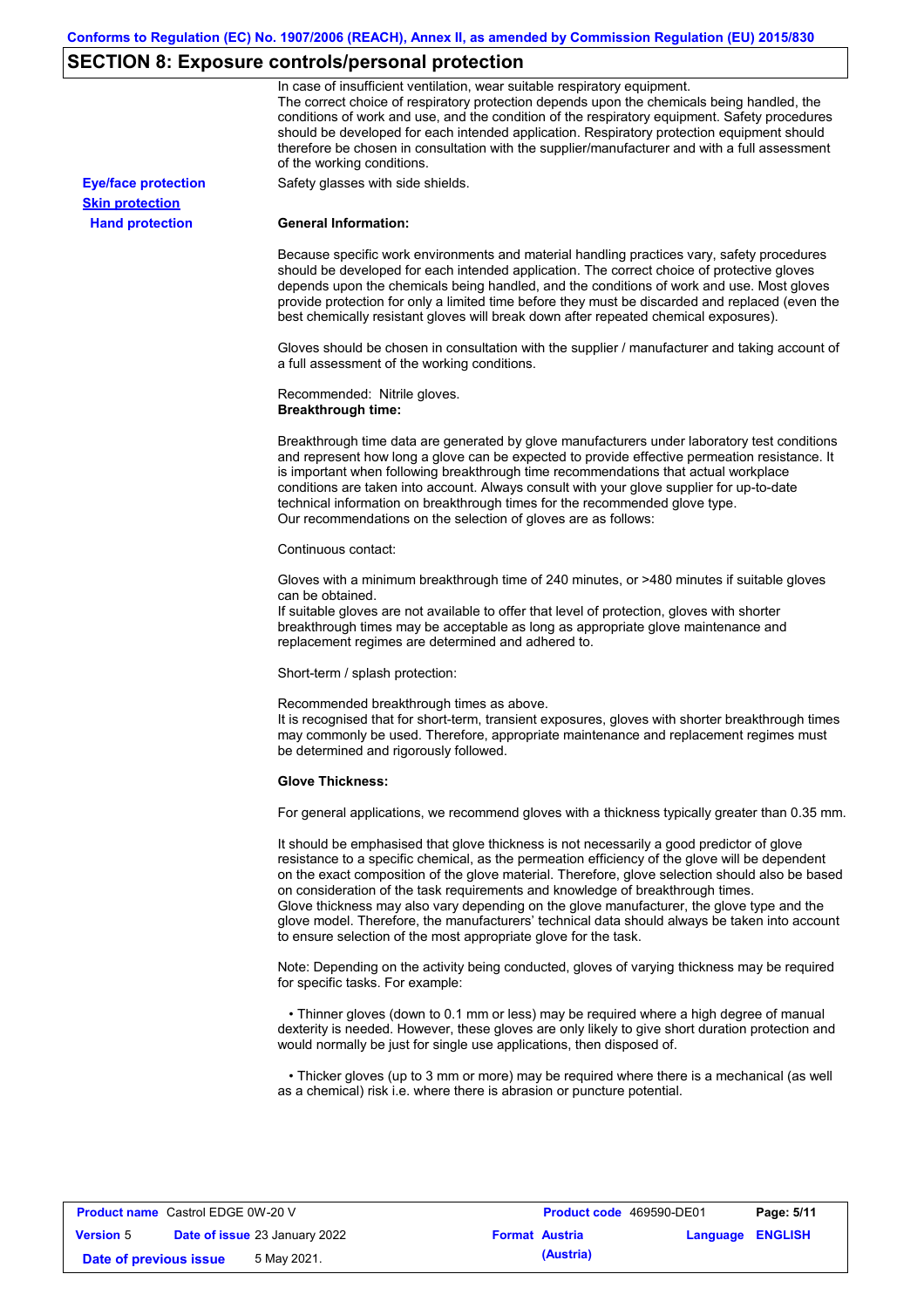# **SECTION 8: Exposure controls/personal protection**

| <b>Skin and body</b>                             | Use of protective clothing is good industrial practice.                                                                                                                                                                                                                                                                                                                                                               |
|--------------------------------------------------|-----------------------------------------------------------------------------------------------------------------------------------------------------------------------------------------------------------------------------------------------------------------------------------------------------------------------------------------------------------------------------------------------------------------------|
|                                                  | Personal protective equipment for the body should be selected based on the task being<br>performed and the risks involved and should be approved by a specialist before handling this<br>product.                                                                                                                                                                                                                     |
|                                                  | Cotton or polyester/cotton overalls will only provide protection against light superficial<br>contamination that will not soak through to the skin. Overalls should be laundered on a regular<br>basis. When the risk of skin exposure is high (e.g. when cleaning up spillages or if there is a<br>risk of splashing) then chemical resistant aprons and/or impervious chemical suits and boots<br>will be required. |
| <b>Refer to standards:</b>                       | Respiratory protection: EN 529<br>Gloves: EN 420, EN 374<br>Eye protection: EN 166<br>Filtering half-mask: EN 149<br>Filtering half-mask with valve: EN 405<br>Half-mask: EN 140 plus filter<br>Full-face mask: EN 136 plus filter<br>Particulate filters: EN 143<br>Gas/combined filters: EN 14387                                                                                                                   |
| <b>Environmental exposure</b><br><b>controls</b> | Emissions from ventilation or work process equipment should be checked to ensure they<br>comply with the requirements of environmental protection legislation. In some cases, fume<br>scrubbers, filters or engineering modifications to the process equipment will be necessary to<br>reduce emissions to acceptable levels.                                                                                         |

# **SECTION 9: Physical and chemical properties**

The conditions of measurement of all properties are at standard temperature and pressure unless otherwise indicated.

#### **9.1 Information on basic physical and chemical properties**

| <b>Appearance</b>                                      |                                                              |           |         |                         |          |     |                         |
|--------------------------------------------------------|--------------------------------------------------------------|-----------|---------|-------------------------|----------|-----|-------------------------|
| <b>Physical state</b>                                  | Liquid.                                                      |           |         |                         |          |     |                         |
| <b>Colour</b>                                          | Amber.                                                       |           |         |                         |          |     |                         |
| <b>Odour</b>                                           | Not available.                                               |           |         |                         |          |     |                         |
| <b>Odour threshold</b>                                 | Not available.                                               |           |         |                         |          |     |                         |
| pH                                                     | Not applicable.                                              |           |         |                         |          |     |                         |
| <b>Melting point/freezing point</b>                    | Not available.                                               |           |         |                         |          |     |                         |
| <b>Initial boiling point and boiling</b><br>range      | Not available.                                               |           |         |                         |          |     |                         |
| <b>Pour point</b>                                      | $-45 °C$                                                     |           |         |                         |          |     |                         |
| <b>Flash point</b>                                     | Closed cup: >185°C (>365°F) [Pensky-Martens]                 |           |         |                         |          |     |                         |
| <b>Evaporation rate</b>                                | Not available.                                               |           |         |                         |          |     |                         |
| <b>Flammability (solid, gas)</b>                       | Not available.                                               |           |         |                         |          |     |                         |
| <b>Upper/lower flammability or</b><br>explosive limits | Not available.                                               |           |         |                         |          |     |                         |
| <b>Vapour pressure</b>                                 | Not available.                                               |           |         |                         |          |     |                         |
|                                                        |                                                              |           |         | Vapour Pressure at 20°C |          |     | Vapour pressure at 50°C |
|                                                        | <b>Ingredient name</b>                                       | mm Hg kPa |         | <b>Method</b>           | mm<br>Hg | kPa | <b>Method</b>           |
|                                                        | Distillates (petroleum),<br>hydrotreated heavy<br>paraffinic | < 0.08    | < 0.011 | <b>ASTM D 5191</b>      |          |     |                         |
|                                                        | Distillates (petroleum),<br>hydrotreated heavy<br>paraffinic | < 0.08    | < 0.011 | <b>ASTM D 5191</b>      |          |     |                         |
|                                                        | Distillates (petroleum).                                     | < 0.08    | < 0.011 | <b>ASTM D 5191</b>      |          |     |                         |

|                                                   | parammu                                                                    |        |          |                    |   |    |        |
|---------------------------------------------------|----------------------------------------------------------------------------|--------|----------|--------------------|---|----|--------|
|                                                   | Distillates (petroleum),<br>solvent-dewaxed<br>heavy paraffinic            | < 0.08 | < 0.011  | <b>ASTM D 5191</b> |   |    |        |
|                                                   | bis(nonylphenyl)amine                                                      | < 0.01 | < 0.0013 | EU A.4             | 0 | 10 | EU A.4 |
| <b>Vapour density</b>                             | Not available.                                                             |        |          |                    |   |    |        |
| <b>Relative density</b>                           | Not available.                                                             |        |          |                    |   |    |        |
| <b>Density</b>                                    | $\leq$ 1000 kg/m <sup>3</sup> (<1 g/cm <sup>3</sup> ) at 15 <sup>°</sup> C |        |          |                    |   |    |        |
| <b>Solubility(ies)</b>                            | insoluble in water.                                                        |        |          |                    |   |    |        |
| <b>Partition coefficient: n-octanol/</b><br>water | Mot applicable.                                                            |        |          |                    |   |    |        |
|                                                   |                                                                            |        |          |                    |   |    |        |

| <b>Product name</b> Castrol EDGE 0W-20 V |  |                                      | <b>Product code</b> 469590-DE01 |                       | Page: 6/11              |  |
|------------------------------------------|--|--------------------------------------|---------------------------------|-----------------------|-------------------------|--|
| <b>Version 5</b>                         |  | <b>Date of issue 23 January 2022</b> |                                 | <b>Format Austria</b> | <b>Language ENGLISH</b> |  |
| Date of previous issue                   |  | 5 May 2021.                          |                                 | (Austria)             |                         |  |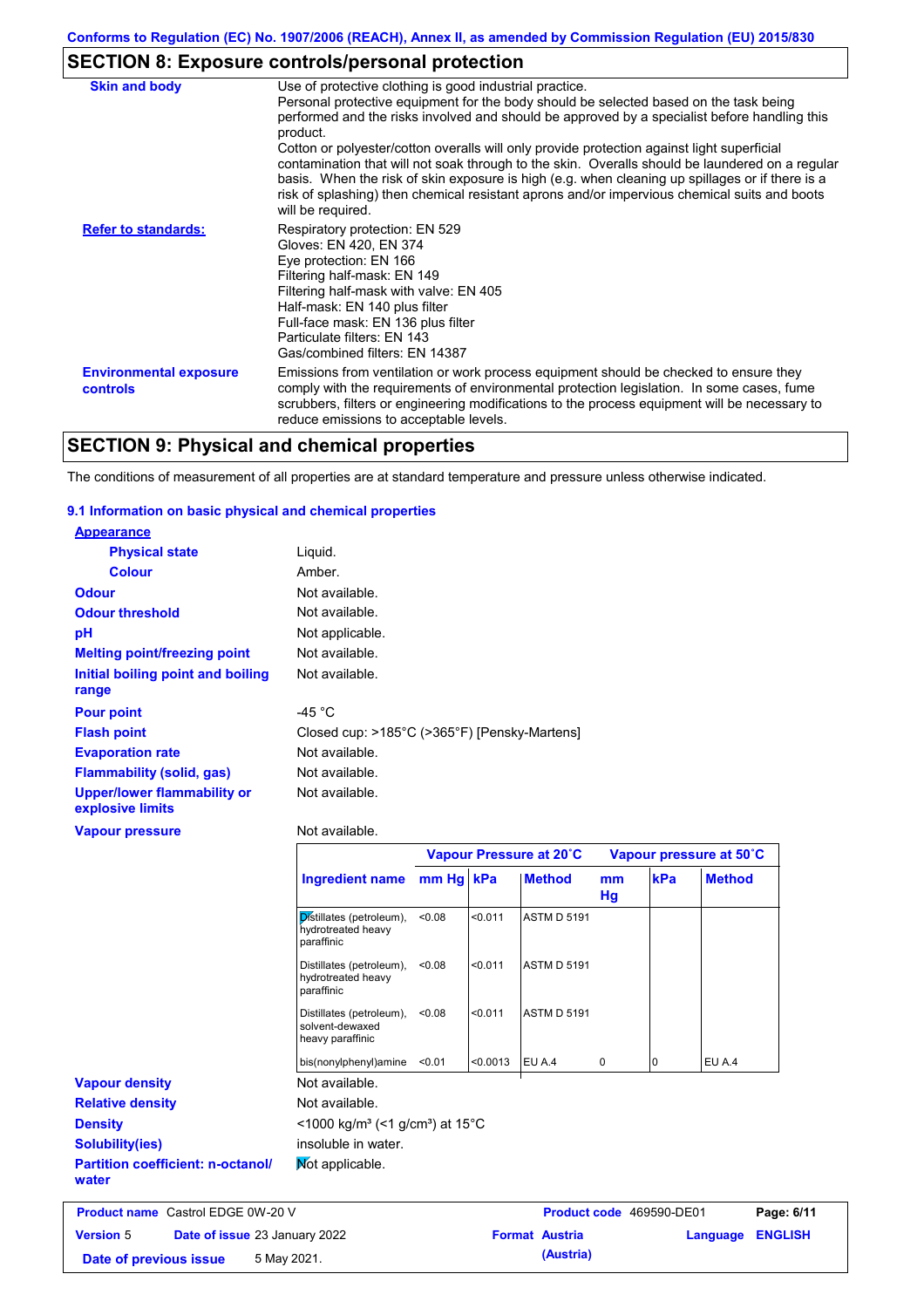# **SECTION 9: Physical and chemical properties**

| °C<br>°F<br><b>Ingredient name</b><br><b>Method</b><br>bis(nonylphenyl)amine<br>440<br>824<br>EU A.15<br>Not available.<br>Kinematic: 47.4 mm <sup>2</sup> /s (47.4 cSt) at 40 $^{\circ}$ C<br>Kinematic: 8.9 to 9.3 mm <sup>2</sup> /s (8.9 to 9.3 cSt) at 100°C<br>Not available.<br>Not available.<br>Mot applicable.<br><b>SECTION 10: Stability and reactivity</b><br>materials for additional information. |                                  |  |  |  |
|------------------------------------------------------------------------------------------------------------------------------------------------------------------------------------------------------------------------------------------------------------------------------------------------------------------------------------------------------------------------------------------------------------------|----------------------------------|--|--|--|
|                                                                                                                                                                                                                                                                                                                                                                                                                  | <b>Auto-ignition temperature</b> |  |  |  |
|                                                                                                                                                                                                                                                                                                                                                                                                                  |                                  |  |  |  |
|                                                                                                                                                                                                                                                                                                                                                                                                                  | <b>Decomposition temperature</b> |  |  |  |
|                                                                                                                                                                                                                                                                                                                                                                                                                  | <b>Viscosity</b>                 |  |  |  |
|                                                                                                                                                                                                                                                                                                                                                                                                                  | <b>Explosive properties</b>      |  |  |  |
|                                                                                                                                                                                                                                                                                                                                                                                                                  | <b>Oxidising properties</b>      |  |  |  |
|                                                                                                                                                                                                                                                                                                                                                                                                                  | <b>Particle characteristics</b>  |  |  |  |
|                                                                                                                                                                                                                                                                                                                                                                                                                  | <b>Median particle size</b>      |  |  |  |
|                                                                                                                                                                                                                                                                                                                                                                                                                  | 9.2 Other information            |  |  |  |
| No specific test data available for this product. Refer to Conditions to avoid and Incompatible                                                                                                                                                                                                                                                                                                                  | No additional information.       |  |  |  |
|                                                                                                                                                                                                                                                                                                                                                                                                                  |                                  |  |  |  |
|                                                                                                                                                                                                                                                                                                                                                                                                                  | <b>10.1 Reactivity</b>           |  |  |  |

| <b>10.2 Chemical stability</b>                    | The product is stable.                                                                                                                                                  |
|---------------------------------------------------|-------------------------------------------------------------------------------------------------------------------------------------------------------------------------|
| <b>10.3 Possibility of</b><br>hazardous reactions | Under normal conditions of storage and use, hazardous reactions will not occur.<br>Under normal conditions of storage and use, hazardous polymerisation will not occur. |
| <b>10.4 Conditions to avoid</b>                   | Avoid all possible sources of ignition (spark or flame).                                                                                                                |
| 10.5 Incompatible materials                       | Reactive or incompatible with the following materials: oxidising materials.                                                                                             |
| <b>10.6 Hazardous</b><br>decomposition products   | Under normal conditions of storage and use, hazardous decomposition products should not be<br>produced.                                                                 |

# **SECTION 11: Toxicological information**

| 11.1 Information on toxicological effects          |                                                                                                                     |
|----------------------------------------------------|---------------------------------------------------------------------------------------------------------------------|
| <b>Acute toxicity estimates</b>                    |                                                                                                                     |
| Not available.                                     |                                                                                                                     |
| <b>Information on likely</b><br>routes of exposure | Routes of entry anticipated: Dermal, Inhalation.                                                                    |
| <b>Potential acute health effects</b>              |                                                                                                                     |
| <b>Inhalation</b>                                  | Exposure to decomposition products may cause a health hazard. Serious effects may be<br>delayed following exposure. |
| <b>Ingestion</b>                                   | No known significant effects or critical hazards.                                                                   |
| <b>Skin contact</b>                                | Defatting to the skin. May cause skin dryness and irritation.                                                       |
| <b>Eye contact</b>                                 | No known significant effects or critical hazards.                                                                   |
|                                                    | <b>Symptoms related to the physical, chemical and toxicological characteristics</b>                                 |
| <b>Inhalation</b>                                  | No specific data.                                                                                                   |
| <b>Ingestion</b>                                   | No specific data.                                                                                                   |
| <b>Skin contact</b>                                | Adverse symptoms may include the following:<br>irritation<br>dryness<br>cracking                                    |
| <b>Eye contact</b>                                 | No specific data.                                                                                                   |
|                                                    | Delayed and immediate effects as well as chronic effects from short and long-term exposure                          |
| <b>Inhalation</b>                                  | Overexposure to the inhalation of airborne droplets or aerosols may cause irritation of the<br>respiratory tract.   |
| <b>Ingestion</b>                                   | Ingestion of large quantities may cause nausea and diarrhoea.                                                       |
| <b>Skin contact</b>                                | Prolonged or repeated contact can defat the skin and lead to irritation and/or dermatitis.                          |
| <b>Eye contact</b>                                 | Potential risk of transient stinging or redness if accidental eye contact occurs.                                   |
| <b>Potential chronic health effects</b>            |                                                                                                                     |

| <b>Product name</b> Castrol EDGE 0W-20 V |  |                                      | <b>Product code</b> 469590-DE01 |                       | Page: 7/11              |  |
|------------------------------------------|--|--------------------------------------|---------------------------------|-----------------------|-------------------------|--|
| <b>Version 5</b>                         |  | <b>Date of issue 23 January 2022</b> |                                 | <b>Format Austria</b> | <b>Language ENGLISH</b> |  |
| Date of previous issue                   |  | 5 May 2021.                          |                                 | (Austria)             |                         |  |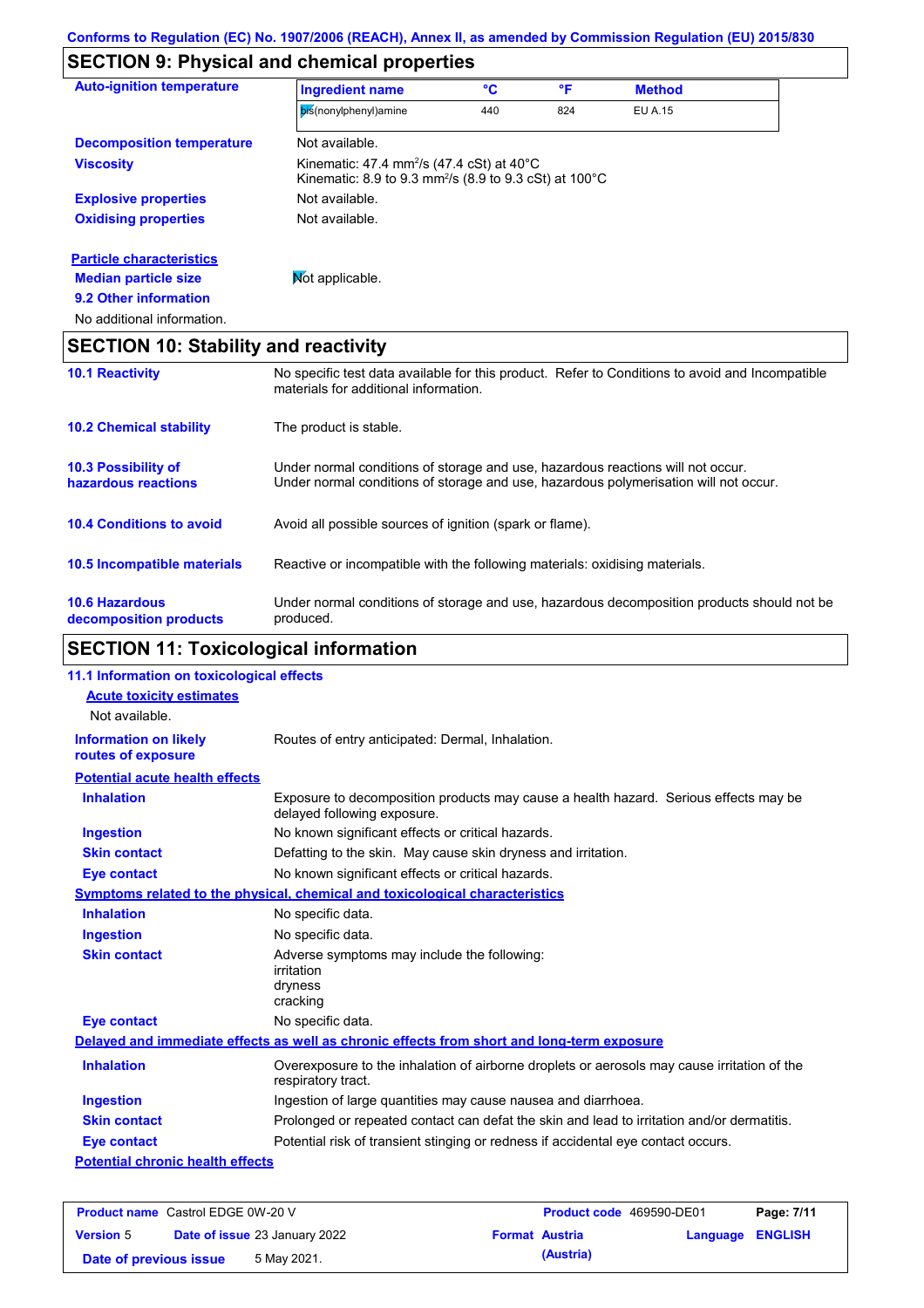# **SECTION 11: Toxicological information**

| <b>General</b>               | USED ENGINE OILS<br>Combustion products resulting from the operation of internal combustion engines contaminate<br>engine oils during use. Used engine oil may contain hazardous components which have the<br>potential to cause skin cancer. Frequent or prolonged contact with all types and makes of used<br>engine oil must therefore be avoided and a high standard of personal hygiene maintained. |
|------------------------------|----------------------------------------------------------------------------------------------------------------------------------------------------------------------------------------------------------------------------------------------------------------------------------------------------------------------------------------------------------------------------------------------------------|
| <b>Carcinogenicity</b>       | No known significant effects or critical hazards.                                                                                                                                                                                                                                                                                                                                                        |
| <b>Mutagenicity</b>          | No known significant effects or critical hazards.                                                                                                                                                                                                                                                                                                                                                        |
| <b>Developmental effects</b> | No known significant effects or critical hazards.                                                                                                                                                                                                                                                                                                                                                        |
| <b>Fertility effects</b>     | No known significant effects or critical hazards.                                                                                                                                                                                                                                                                                                                                                        |

# **SECTION 12: Ecological information**

#### **12.1 Toxicity**

**Environmental hazards** Not classified as dangerous

#### **12.2 Persistence and degradability**

Expected to be biodegradable.

#### **12.3 Bioaccumulative potential**

This product is not expected to bioaccumulate through food chains in the environment.

| <b>12.4 Mobility in soil</b>                                  |                                                                      |
|---------------------------------------------------------------|----------------------------------------------------------------------|
| <b>Soil/water partition</b><br>coefficient (K <sub>oc</sub> ) | Not available.                                                       |
| <b>Mobility</b>                                               | Spillages may penetrate the soil causing ground water contamination. |

#### **12.5 Results of PBT and vPvB assessment**

Product does not meet the criteria for PBT or vPvB according to Regulation (EC) No. 1907/2006, Annex XIII.

#### **12.6 Other adverse effects**

Spills may form a film on water surfaces causing physical damage to organisms. Oxygen transfer could also be impaired. **Other ecological information**

#### **SECTION 13: Disposal considerations**

#### **13.1 Waste treatment methods**

**Methods of disposal**

#### **Product**

Where possible, arrange for product to be recycled. Dispose of via an authorised person/ licensed waste disposal contractor in accordance with local regulations.

#### **Hazardous waste** Yes.

|  | European waste catalogue (EWC) |  |
|--|--------------------------------|--|
|  |                                |  |

| <b>Waste code</b> | <b>Waste designation</b>                                        |  |  |
|-------------------|-----------------------------------------------------------------|--|--|
| $130205*$         | mineral-based non-chlorinated engine, gear and lubricating oils |  |  |
|                   |                                                                 |  |  |

However, deviation from the intended use and/or the presence of any potential contaminants may require an alternative waste disposal code to be assigned by the end user.

| <b>Packaging</b>           |                                                                                                                                                                                                                                         |
|----------------------------|-----------------------------------------------------------------------------------------------------------------------------------------------------------------------------------------------------------------------------------------|
| <b>Methods of disposal</b> | Where possible, arrange for product to be recycled. Dispose of via an authorised person/<br>licensed waste disposal contractor in accordance with local regulations.                                                                    |
| <b>Special precautions</b> | This material and its container must be disposed of in a safe way. Empty containers or liners<br>may retain some product residues. Avoid dispersal of spilt material and runoff and contact with<br>soil, waterways, drains and sewers. |
| <b>References</b>          | Commission 2014/955/EU<br>Directive 2008/98/EC                                                                                                                                                                                          |

# **SECTION 14: Transport information**

| <b>Product name</b> Castrol EDGE 0W-20 V |                                      |                       | <b>Product code</b> 469590-DE01 |                         | Page: 8/11 |
|------------------------------------------|--------------------------------------|-----------------------|---------------------------------|-------------------------|------------|
| <b>Version 5</b>                         | <b>Date of issue 23 January 2022</b> | <b>Format Austria</b> |                                 | <b>Language ENGLISH</b> |            |
| Date of previous issue                   | 5 May 2021.                          |                       | (Austria)                       |                         |            |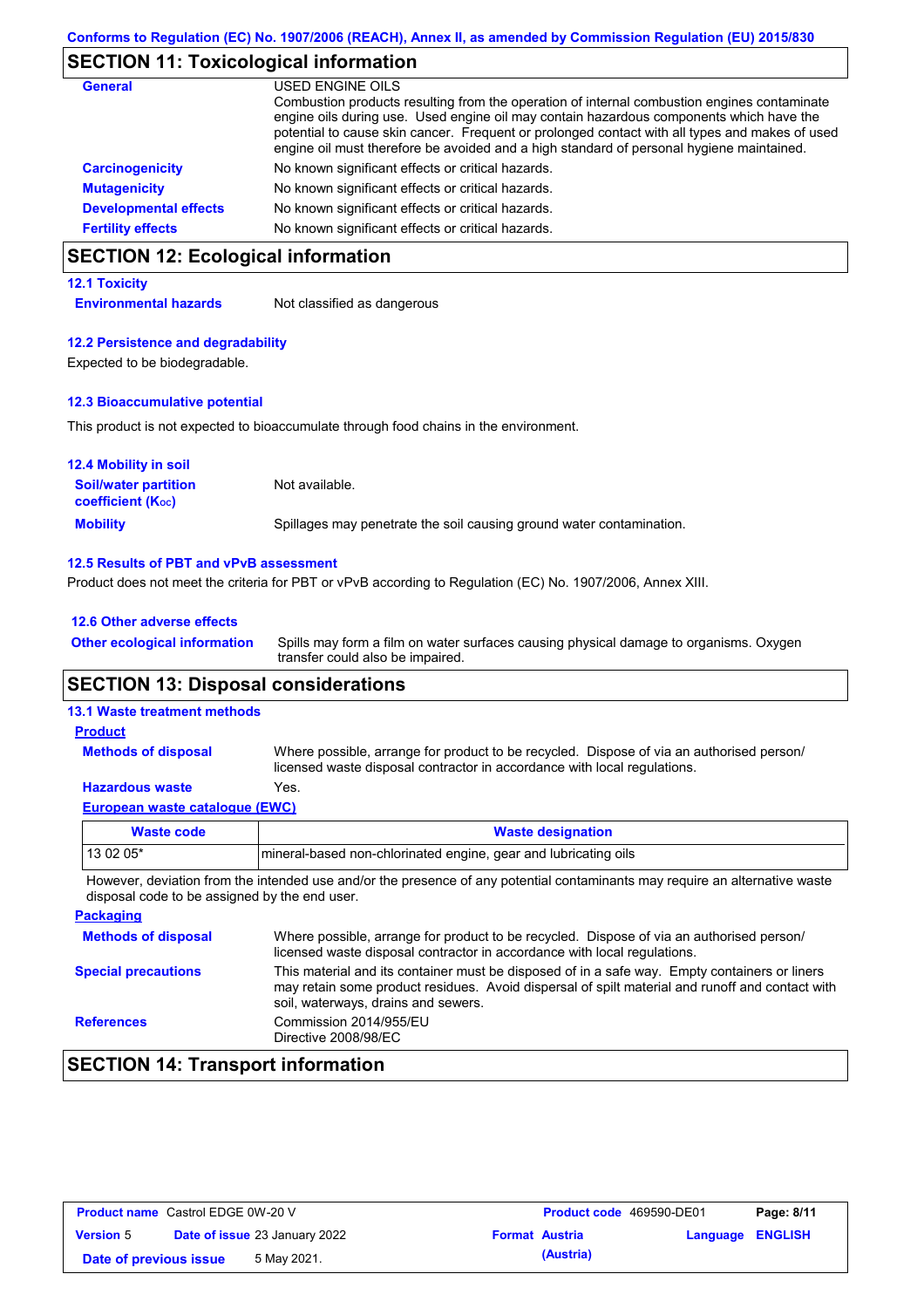# **SECTION 14: Transport information**

|                                           | <b>ADR/RID</b> | <b>ADN</b>     | <b>IMDG</b>    | <b>IATA</b>    |
|-------------------------------------------|----------------|----------------|----------------|----------------|
| 14.1 UN number                            | Not regulated. | Not regulated. | Not regulated. | Not regulated. |
| 14.2 UN proper<br>shipping name           |                |                |                |                |
| <b>14.3 Transport</b><br>hazard class(es) |                |                |                |                |
| 14.4 Packing<br>group                     |                |                |                |                |
| 14.5<br><b>Environmental</b><br>hazards   | No.            | No.            | No.            | No.            |
| <b>Additional</b><br>information          |                |                |                |                |

**14.6 Special precautions for user** Not available.

**14.7 Transport in bulk according to IMO instruments**

Not available.

## **SECTION 15: Regulatory information**

**Other regulations REACH Status** The company, as identified in Section 1, sells this product in the EU in compliance with the current requirements of REACH. **15.1 Safety, health and environmental regulations/legislation specific for the substance or mixture EU Regulation (EC) No. 1907/2006 (REACH) Annex XIV - List of substances subject to authorisation Substances of very high concern** None of the components are listed. At least one component is not listed. All components are listed or exempted. At least one component is not listed. At least one component is not listed. All components are active or exempted. All components are listed or exempted. At least one component is not listed. **United States inventory (TSCA 8b) Australia inventory (AIIC) Canada inventory China inventory (IECSC) Japan inventory (CSCL) Korea inventory (KECI) Philippines inventory (PICCS) Taiwan Chemical Substances Inventory (TCSI)** All components are listed or exempted. **Ozone depleting substances (1005/2009/EU)** Not listed. **Prior Informed Consent (PIC) (649/2012/EU)** None of the components are listed. **Annex XIV EU Regulation (EC) No. 1907/2006 (REACH) Annex XVII - Restrictions on the manufacture, placing on the market and use of certain dangerous substances, mixtures and articles** Not applicable.

| <b>Product name</b> Castrol EDGE 0W-20 V |  |                                      | <b>Product code</b> 469590-DE01 |                         | Page: 9/11 |
|------------------------------------------|--|--------------------------------------|---------------------------------|-------------------------|------------|
| <b>Version 5</b>                         |  | <b>Date of issue 23 January 2022</b> | <b>Format Austria</b>           | <b>Language ENGLISH</b> |            |
| Date of previous issue                   |  | 5 May 2021.                          | (Austria)                       |                         |            |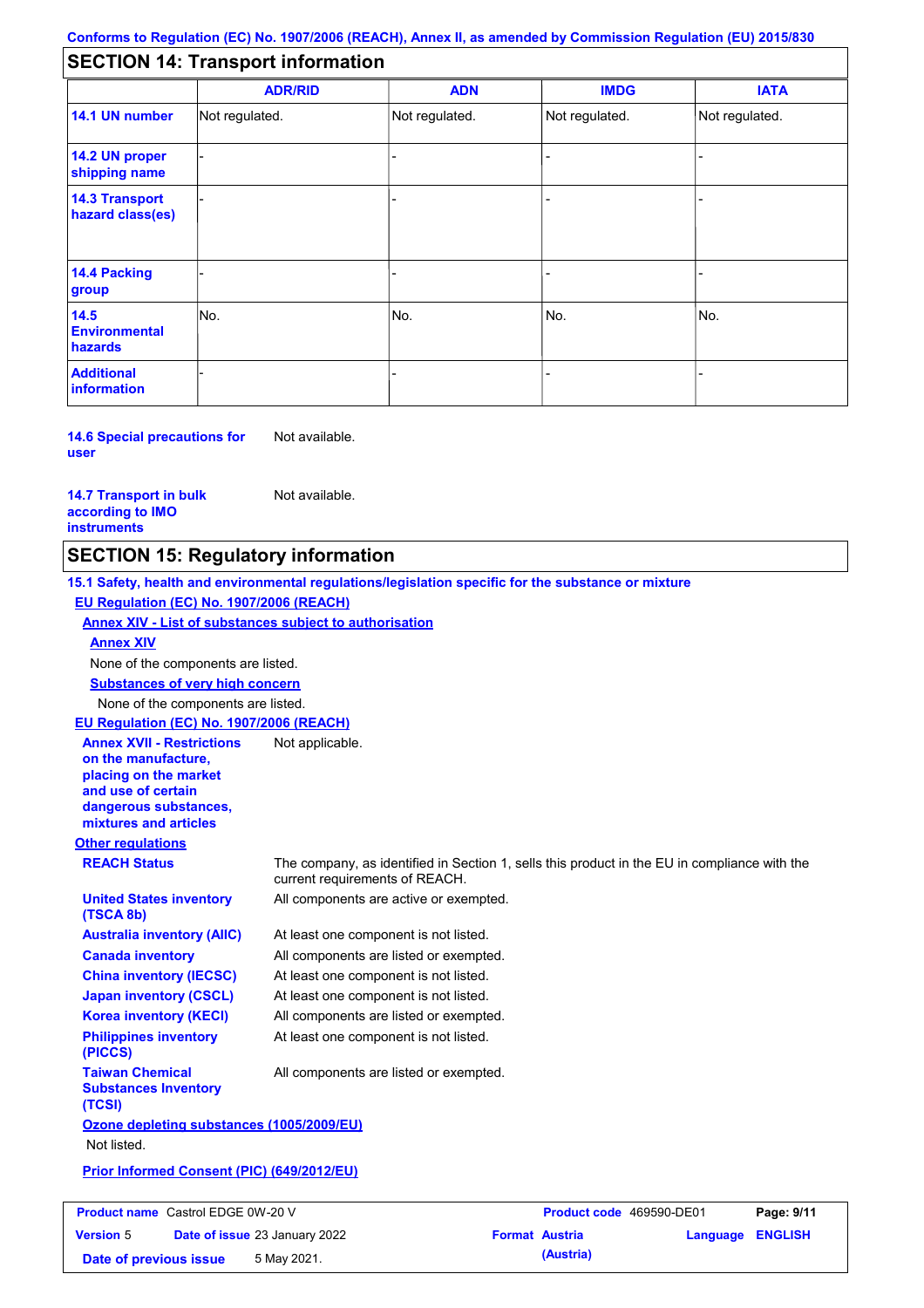# **SECTION 15: Regulatory information**

Not listed.

| <b>Persistent Organic Pollutants</b><br>Not listed.         |            |
|-------------------------------------------------------------|------------|
| <b>EU - Water framework directive - Priority substances</b> |            |
| None of the components are listed.                          |            |
| <b>Seveso Directive</b>                                     |            |
| This product is not controlled under the Seveso Directive.  |            |
| <b>National requlations</b>                                 |            |
| Limitation of the use of<br>organic solvents                | Permitted. |

# **SECTION 16: Other information**

| <b>Abbreviations and acronyms</b> | ADN = European Provisions concerning the International Carriage of Dangerous Goods by    |
|-----------------------------------|------------------------------------------------------------------------------------------|
|                                   | Inland Waterway                                                                          |
|                                   | ADR = The European Agreement concerning the International Carriage of Dangerous Goods by |
|                                   | Road                                                                                     |
|                                   | ATE = Acute Toxicity Estimate                                                            |
|                                   | <b>BCF</b> = Bioconcentration Factor<br>CAS = Chemical Abstracts Service                 |
|                                   | CLP = Classification, Labelling and Packaging Regulation [Regulation (EC) No. 1272/2008] |
|                                   | <b>CSA</b> = Chemical Safety Assessment                                                  |
|                                   | CSR = Chemical Safety Report                                                             |
|                                   | DMEL = Derived Minimal Effect Level                                                      |
|                                   | DNEL = Derived No Effect Level                                                           |
|                                   | EINECS = European Inventory of Existing Commercial chemical Substances                   |
|                                   | ES = Exposure Scenario                                                                   |
|                                   | EUH statement = CLP-specific Hazard statement                                            |
|                                   | EWC = European Waste Catalogue                                                           |
|                                   | GHS = Globally Harmonized System of Classification and Labelling of Chemicals            |
|                                   | IATA = International Air Transport Association                                           |
|                                   | IBC = Intermediate Bulk Container                                                        |
|                                   | IMDG = International Maritime Dangerous Goods                                            |
|                                   | LogPow = logarithm of the octanol/water partition coefficient                            |
|                                   | MARPOL = International Convention for the Prevention of Pollution From Ships, 1973 as    |
|                                   | modified by the Protocol of 1978. ("Marpol" = marine pollution)                          |
|                                   | OECD = Organisation for Economic Co-operation and Development                            |
|                                   | PBT = Persistent, Bioaccumulative and Toxic                                              |
|                                   | <b>PNEC = Predicted No Effect Concentration</b>                                          |
|                                   | REACH = Registration, Evaluation, Authorisation and Restriction of Chemicals Regulation  |
|                                   | [Regulation (EC) No. 1907/2006]                                                          |
|                                   | RID = The Regulations concerning the International Carriage of Dangerous Goods by Rail   |
|                                   | <b>RRN = REACH Registration Number</b>                                                   |
|                                   | SADT = Self-Accelerating Decomposition Temperature                                       |
|                                   | SVHC = Substances of Very High Concern                                                   |
|                                   | STOT-RE = Specific Target Organ Toxicity - Repeated Exposure                             |
|                                   | STOT-SE = Specific Target Organ Toxicity - Single Exposure                               |
|                                   | TWA = Time weighted average<br>$UN = United Nations$                                     |
|                                   | $UVCB = Complex\;hydrocarbon\; substance$                                                |
|                                   | VOC = Volatile Organic Compound                                                          |
|                                   | vPvB = Very Persistent and Very Bioaccumulative                                          |
|                                   | Varies = may contain one or more of the following 64741-88-4 / RRN 01-2119488706-23,     |
|                                   | 64741-89-5 / RRN 01-2119487067-30, 64741-95-3 / RRN 01-2119487081-40, 64741-96-4/ RRN    |
|                                   | 01-2119483621-38, 64742-01-4 / RRN 01-2119488707-21, 64742-44-5 / RRN                    |
|                                   | 01-2119985177-24, 64742-45-6, 64742-52-5 / RRN 01-2119467170-45, 64742-53-6 / RRN        |
|                                   | 01-2119480375-34, 64742-54-7 / RRN 01-2119484627-25, 64742-55-8 / RRN                    |
|                                   | 01-2119487077-29, 64742-56-9 / RRN 01-2119480132-48, 64742-57-0 / RRN                    |
|                                   | 01-2119489287-22, 64742-58-1, 64742-62-7 / RRN 01-2119480472-38, 64742-63-8,             |
|                                   | 64742-65-0 / RRN 01-2119471299-27, 64742-70-7 / RRN 01-2119487080-42, 72623-85-9 /       |
|                                   | RRN 01-2119555262-43, 72623-86-0 / RRN 01-2119474878-16, 72623-87-1 / RRN                |
|                                   | 01-2119474889-13                                                                         |

#### **Procedure used to derive the classification according to Regulation (EC) No. 1272/2008 [CLP/GHS]**

| <b>Product name</b> Castrol EDGE 0W-20 V |  |                                      |                       | <b>Product code</b> 469590-DE01 | Page: 10/11      |  |
|------------------------------------------|--|--------------------------------------|-----------------------|---------------------------------|------------------|--|
| <b>Version 5</b>                         |  | <b>Date of issue 23 January 2022</b> | <b>Format Austria</b> |                                 | Language ENGLISH |  |
| Date of previous issue                   |  | 5 May 2021.                          |                       | (Austria)                       |                  |  |